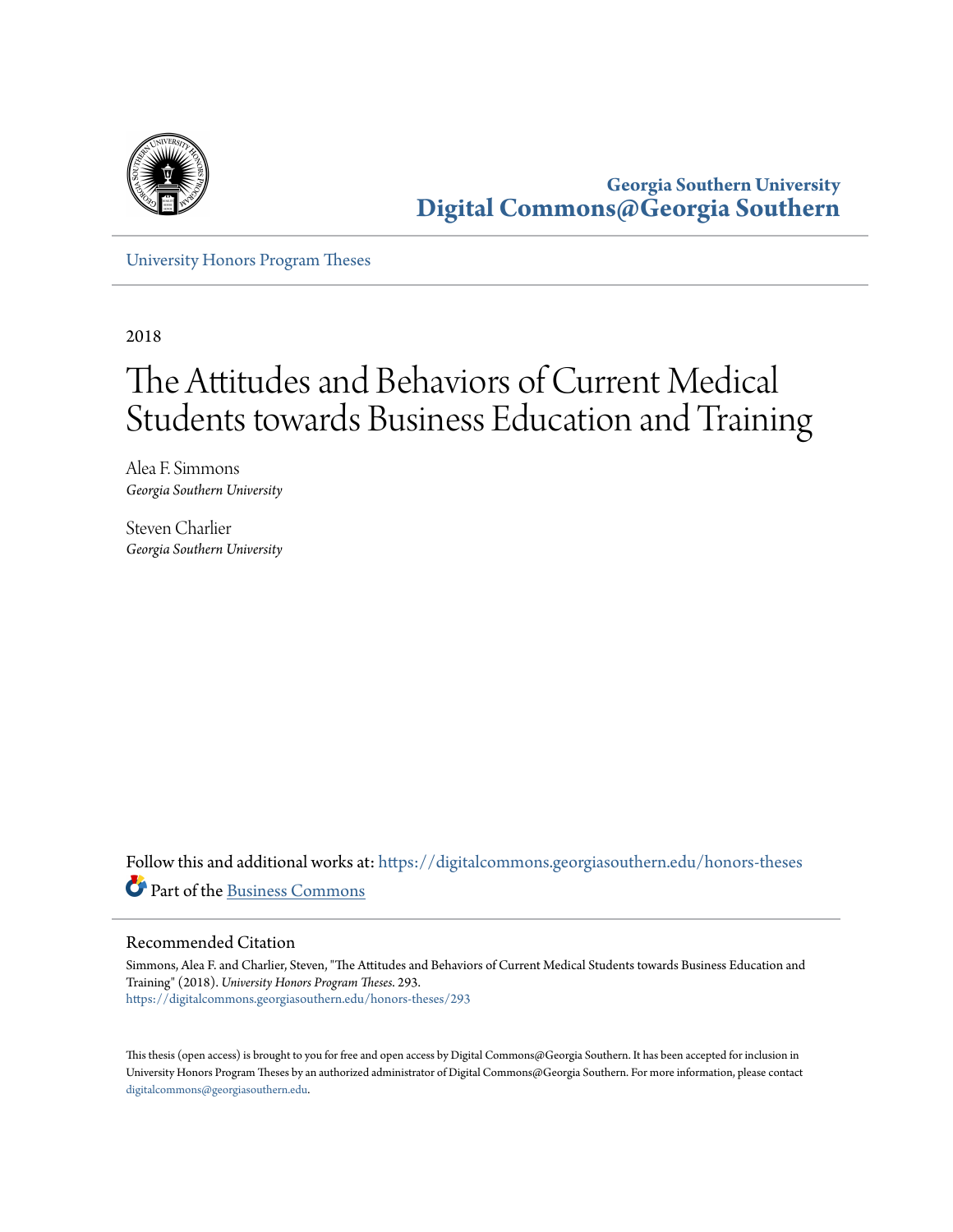# **The Attitudes and Behaviors of Current Medical Students towards Business Education and Training**

An Honor Thesis submitted in partial fulfillment of the requirements for Honors in Management

> By *Alea Simmons*

Under the mentorship of *Dr. Steven Charlier*

# ABSTRACT

Medical students often look into owning their own practice as an option for their career. However, many of them do not acquire the proper training for owning and operating a business, and ultimately end up making costly mistakes. Thus, the purpose of this study is to gauge how medical students perceive the importance of business education and training. Based on survey data from 137 current medical students from across the United States, our study found that the vast majority of medical students believe that business education and training is valuable. However, today's MD/MBA programs do not appear to meet the current needs of medical students, as a broad MBA degree may not be the best fit for most medical students.

Thesis Mentor: \_\_\_\_\_\_\_\_\_\_\_\_\_\_\_\_\_\_\_\_\_\_\_

Dr. Steven Charlier

Honors Director: \_\_\_\_\_\_\_\_\_\_\_\_\_\_\_\_\_\_\_\_\_\_

Dr. Steven Engel

December 2017 College of Business University Honors Program **Georgia Southern University**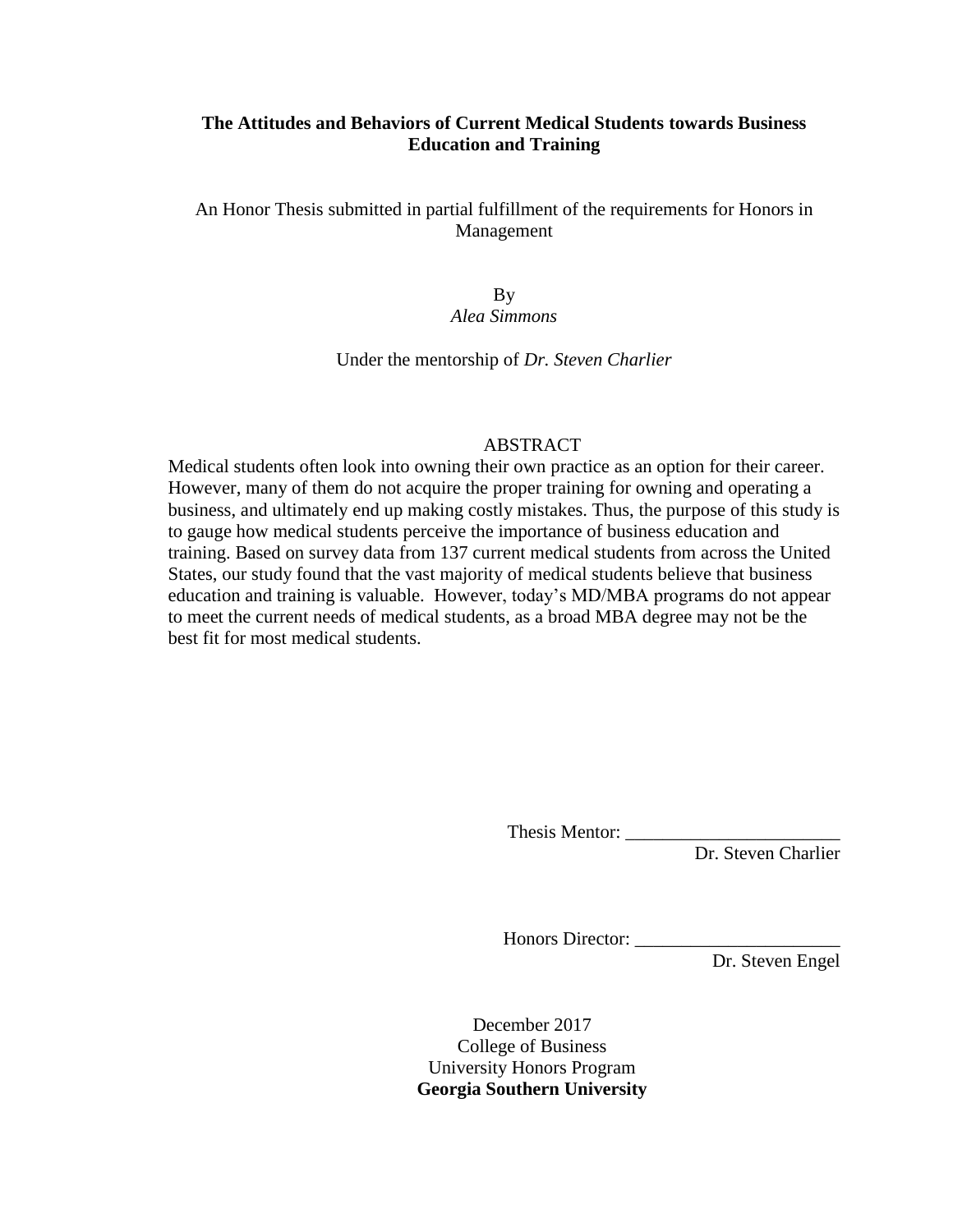#### Acknowledgements

I dedicate this thesis to my mother as she is one of the strongest people I know and an inspiration to those around her. Thank you, mom, for always encouraging me and telling me to push myself even further. You taught me the sky is not the limit, but only the beginning.

Additionally, I want to thank my father and sister for helping me over the many years of my academic career. My mom encouraged me, but my dad and sister always volunteered (more like voluntold) to read over every paper and assignment for me. They always gave their constructive criticism, and helped shape my once horrendous writing into the tolerable, not quite poetic, work it is today.

Finally, I want to thank my mentor, Dr. Steven Charlier, for taking me under his wing and constantly being the voice of reason during this long and arduous process. I could not have asked for a better mentor and I am forever grateful he took a chance on me, and taught me how to be a true researcher.

From the bottom of my heart, thank you all for your love and support. Had it not been for you all, this thesis would not exist.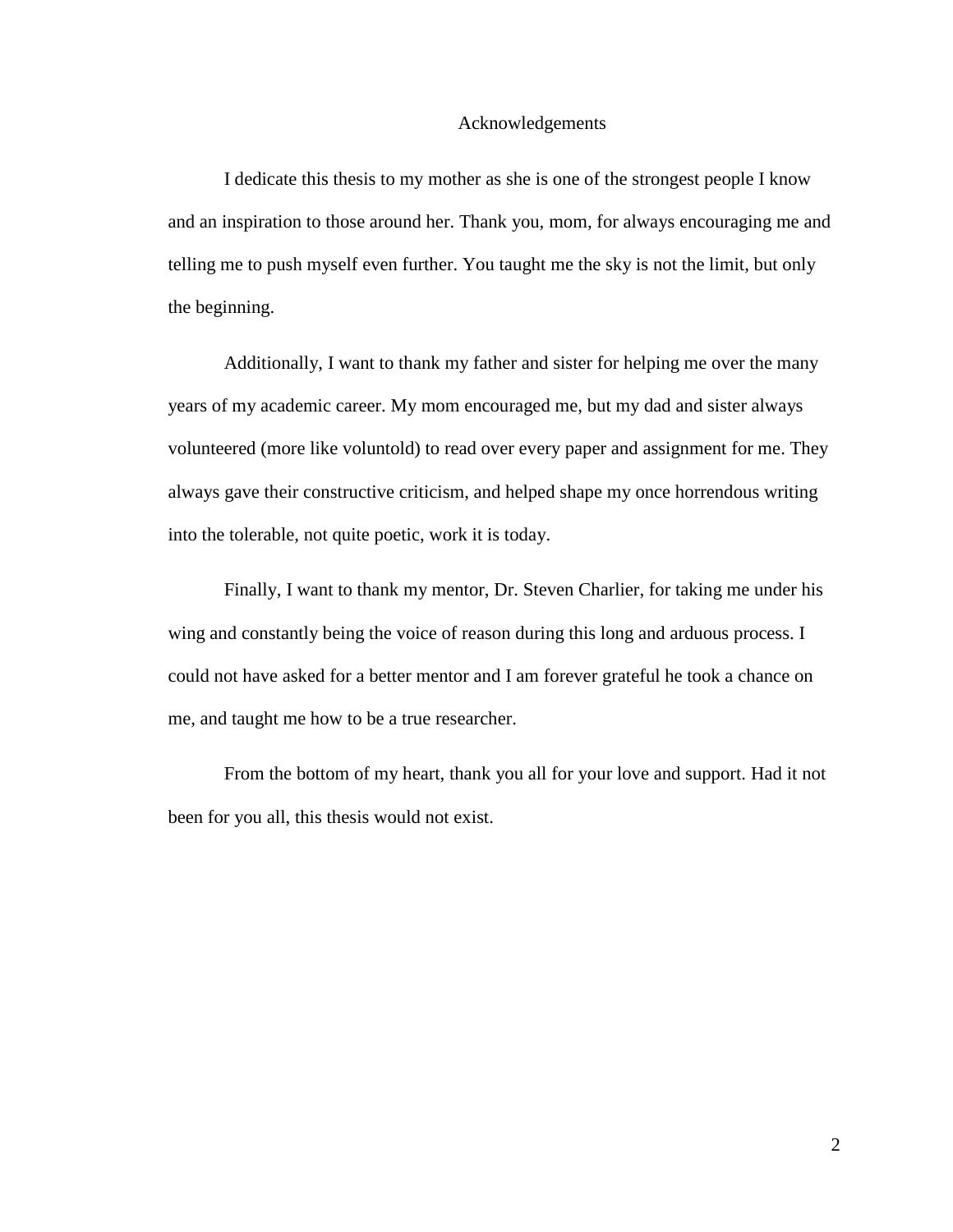#### **Introduction**

Healthcare and health spending is a huge part of the United States economy as it is a large business with lots of money involved. Today, it is not uncommon to see physicians opening their own practices. At some point during medical school, medical students are exposed to private practices, hospitals, HMOs (Health Maintenance Organizations), clinics, etc. and learn which environment they like to work in. Many students will graduate and move back home to work in their hometown. They have seen doctors in their hometown open a practice and think it is something simple to do. Unfortunately, they are mistaken. Doctors are trained on taking care of patients, not running a business. Sadly, some will go into private practice and will struggle or go bankrupt because they did not know how to manage an office or the people within that office.

The purpose of this study was to gauge the attitudes and behaviors of medical students towards business education and training. Did the students think business education is something worth having, or did they think it was useless information? Many medical students have no hope or desire of ever owning a practice and would not see the value in getting business training if they were not going to use it during their career. This makes sense, but what about the students who are thinking about owning a private practice or running an office within a hospital? As researchers, this is something we have to consider in order to gauge how students feel about business education.

Over the past twenty years, more medical schools have started to adapt to the ever-growing number of medical students opening their own practices by offering MD/MBA (Medical Doctor/ Masters of Business Administration) programs. According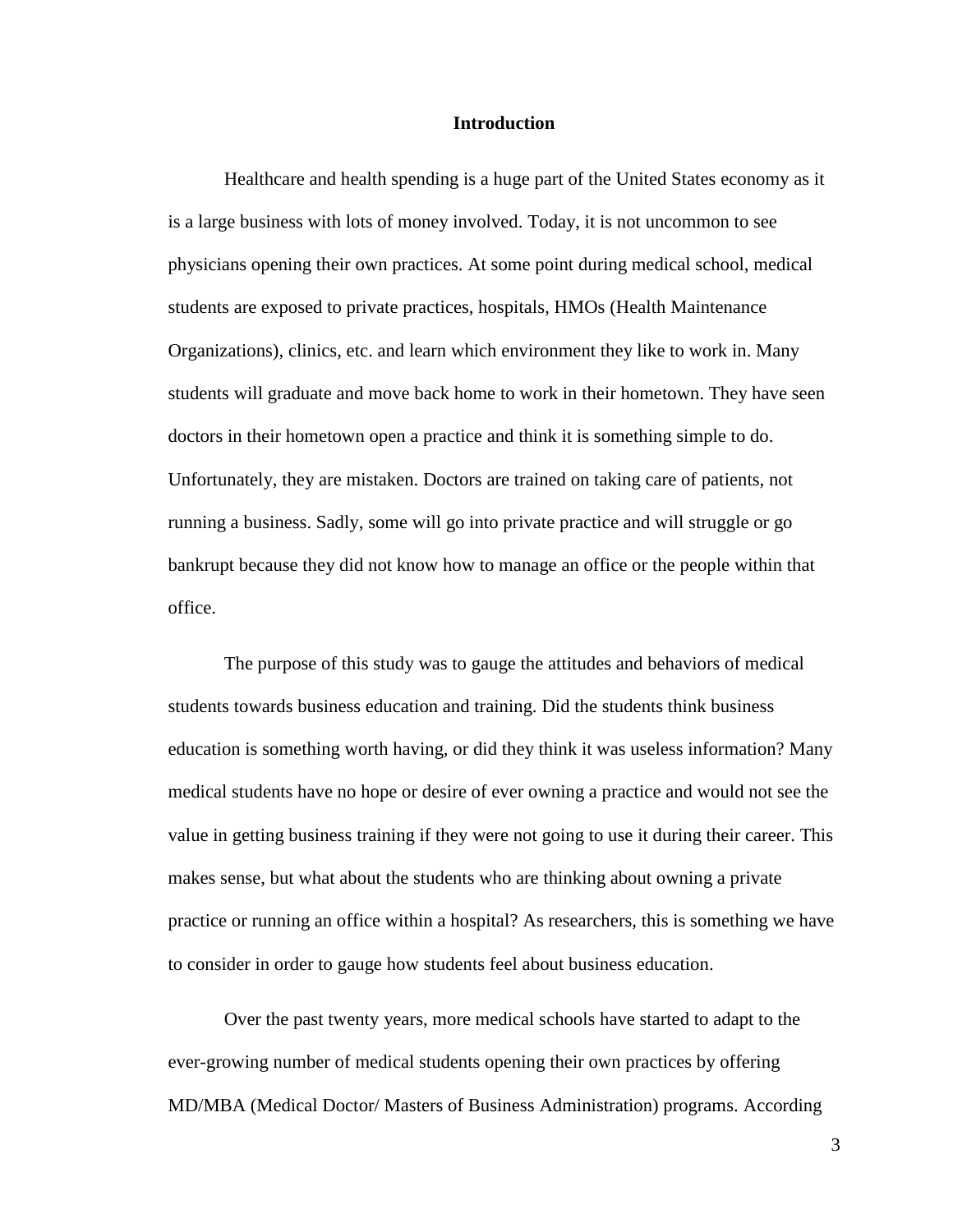to Windsor Westbrook Sherrill, Ph.D., MBA, as the development of health care systems has combined clinical and administrative functions, the role of physician executives has increased as well as the demand for related training of physician leaders. In 1999, there were only eight medical schools which offered students the dual degrees. By 2004, there were forty-one programs. Currently, there are sixty-one MD/MBA programs offered in the USA.

In July of 1998, Herbert M. Swick, MD, wrote an article for the Academic Medicine Journal entitled "Academic Medicine Must Deal with the Clash of Business and Professional Values." In this article, Dr. Swick says that "only maintaining a practice grounded in the longstanding values of the profession will the health care needs of patients be truly served in an efficient and cost-effective manner" (Swick, 1998). Swick was not a fan of medical schools adopting business education as he believed the two practices should stay separate. Because of this narrow-minded thinking, only eight medical schools offered MD/MBA programs.

Swick also stated that major capitalistic values emphasized "profit" and "services driven by the market" whereas medical professionals placed value on "service, advocacy, humanism, and meeting society's needs (Swick, 1998). Essentially, Swick placed an extremely negative connotation on business professionals and did not see value in medical professionals adopting business practices. In fact, he said in his article "a singular challenge to academic medicine is to ensure the preservation and strengthening of professional values" (Swick, 1998). Many doctors around the country agreed with Swick which is possibly one of the reasons why there was stunted progress of MD/MBA programs across the United States.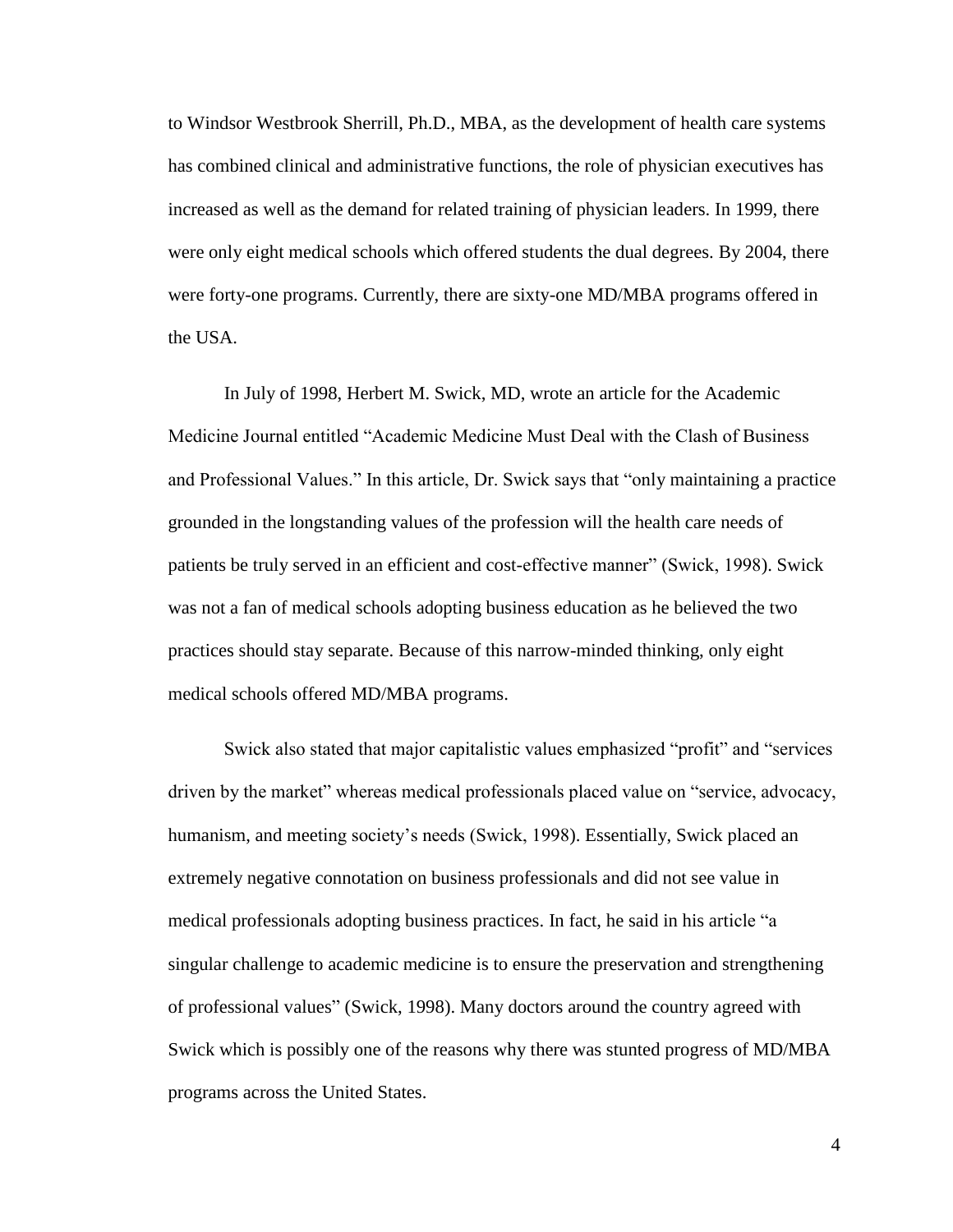Fortunately, in 1997, the MD/MBA programs association was founded by Maria Young Chandler, MD, MBA. Chandler has been pushing for all U.S. medical schools to offer the dual degree program in order to give students the "opportunity to get the dual degree if they want it." Growth is fueled by individuals who want to use their MD degree to do something other than direct patient care and by those who want to improve patient care through good management of the system (Butcher, 2011).

Peter Slavin, MD, MBA, president of the Massachusetts General Hospital, said the skills needed to succeed in business management are similar to those needed to succeed as a physician. Such skills include, but are not limited to, the ability to listen and treating others with respect. MD/MBA students learn that successful leadership requires team building, the ability to listen, and the willingness to share power (Butcher, 2011).

Joshua T. Goldman, MD, MBA, conducted a survey of MD/MBA graduates in 2008 of ninety-two students at twelve universities. His study found that many students wished the business curriculum was better integrated into the medical curriculum (Butcher, 2011). Students reported how the dual degree programs were too different meaning it was four years of medical school and one year of business school. There was no overlap between the two programs. Fortunately, Goldman says there are programs that are evolving into more integrated MD/MBA where the business side is emphasizing more healthcare and medicine-oriented business training, as opposed to generic business training.

Even though medical schools have started to adapt their programs to fit students' needs, the MD/MBA programs are all optional. Again, not every medical student has the desire to run their own business. For those who do, they will need to go to a medical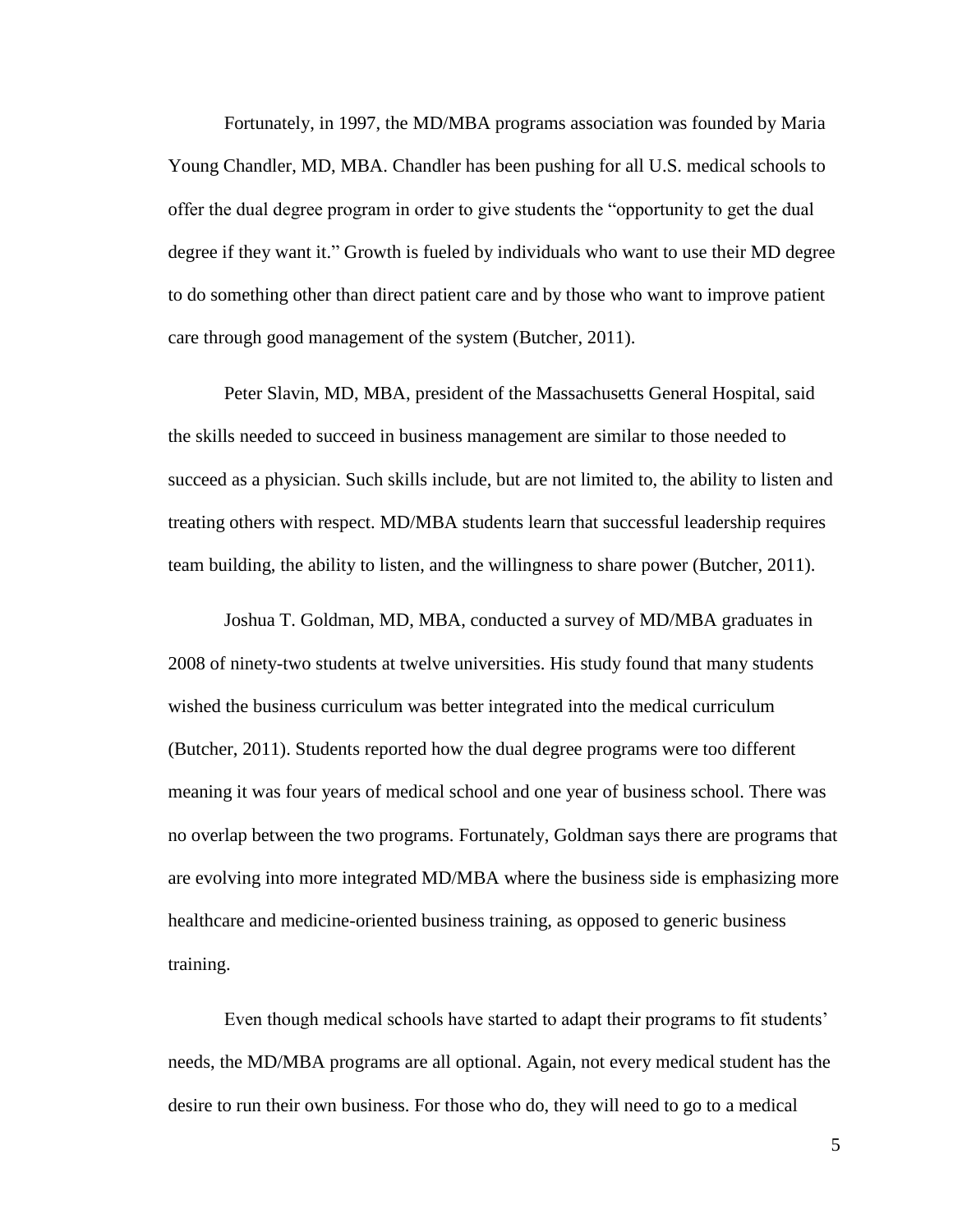school which offers an MD/MBA program or get their MBA at another time. These sixtyone schools which offer the program make up less than half of the one hundred thirtythree medical schools in the US. This means not everyone will have such access to an MD/MBA degree.

Because every medical school in the US does not offer such a program, there is no definitive value of how important business knowledge is to medical students. There is a perceived demand, but only half of the medical schools are answering that demand. Additionally, because of this lack of research, it is hard to gauge the actual value of business education or any other sort of higher level education.

Our research aimed to answer five main questions. First, what are the attitudes and behaviors of medical students towards business education and training? This is more or less our main question as it is the foundation for the purpose of the study. Because of this research question, we are able to gauge exactly what value medical students find in business education and training.

Second, are there different opinions between students whose school offers MD/MBA program versus just an MD program? We surveyed students from across the United States, but were particularly interested in seeing if there was a major difference of opinion between students who had the MD/MBA program offered at their institution versus the ones who were only offered the MD program.

Third, do demographics and stage of medical schooling influence medical student's attitudes towards business education? This question looked at the men, women, ages, year in medical school, etc. of the medical students. We wanted to see if medical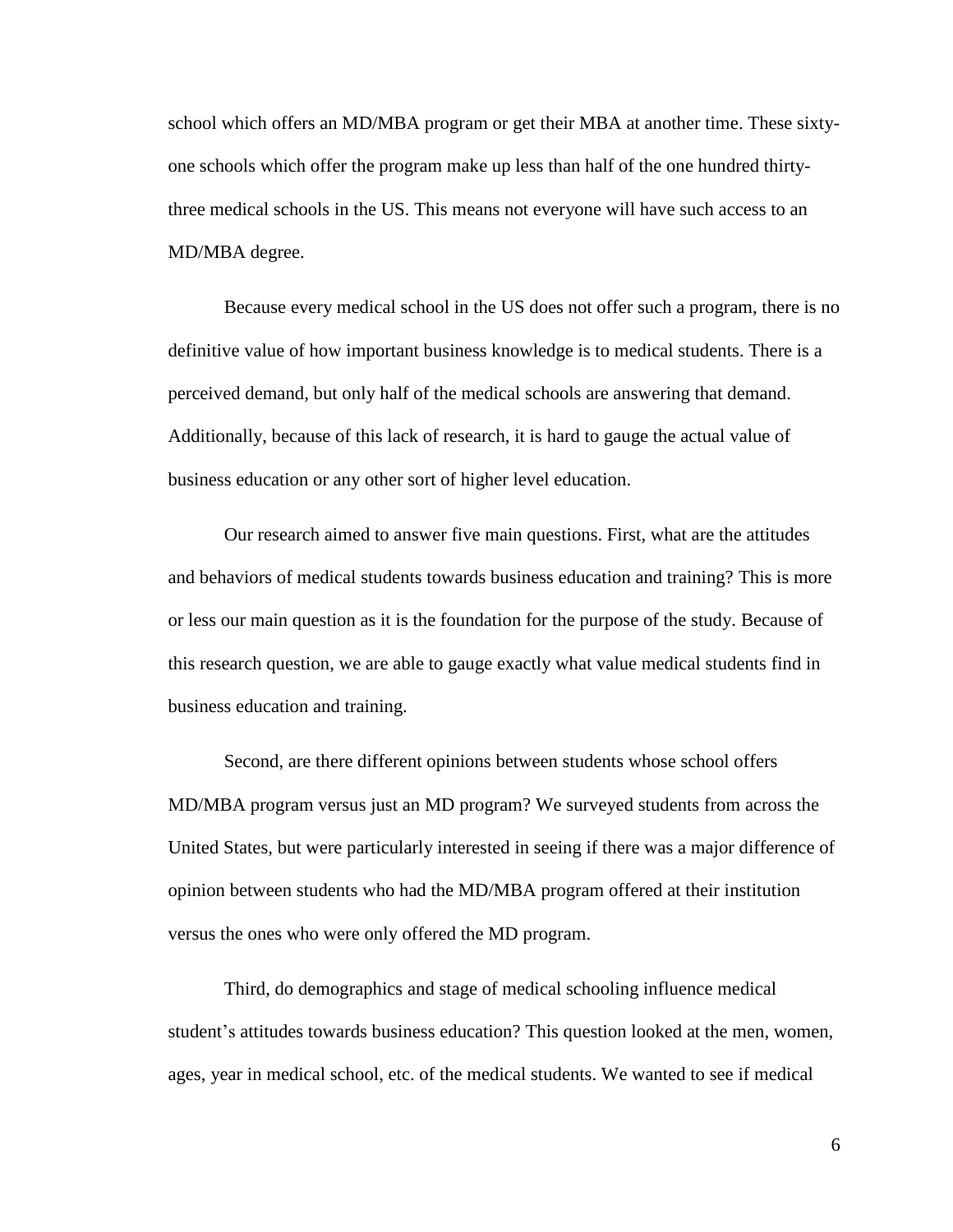student's stage of medical schooling changed their opinion of the importance of business education. For example, did fourth year medical students see greater value in business education and training in comparison to first year students or were their opinions about the same? The results from the demographics section would help us determine the answer to this question.

Fourth, does prior undergraduate experience in business education influence medical student attitudes towards business education? We wanted to see if students who took business courses in their undergrad were more accepting of business training as medical students versus those who did not take any business courses. One would hypothesize that students with business education and training would see the value of business education in comparison to those who have no prior business education experience.

Our final research question is: are there facets of business education that are deemed more important than others to current medical students? We were trying to see if there was one specific area of business education such as administration, economics, finance, accounting, etc. that students found more important than other areas of business education.

#### **Methods**

# **Sample and Data Collection Procedures**

Dr. Charlier and I created and distributed a survey via Qualtrics. Our survey was reviewed by Georgia Southern University's Internal Review Board before it was sent out to participants. Participants were recruited from various institutions including Creighton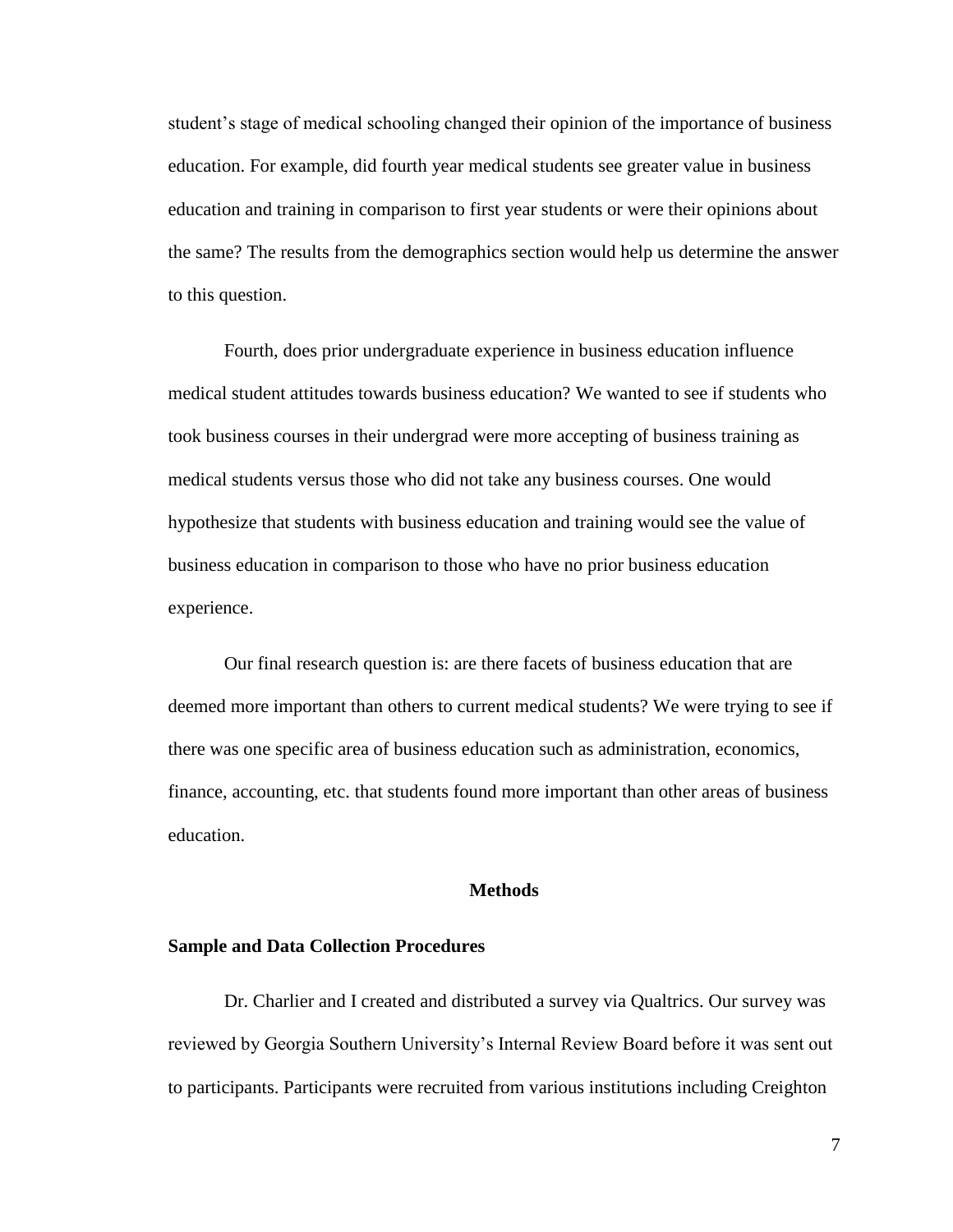University, the Mercer School of Medicine, the Medical College of Georgia, and Florida State University.

There was no identifiable information asked in our survey in order to keep anonymity. Coordinate points from IP (Internet Protocol) addresses were used in order to determine which state participants were in. This information was important in determining whether or not the students attended a medical school with the MD/MBA program (Creighton) or did not (Georgia schools).

We had a total of 153 people start the survey, but only had usable data from 137 participants. There were sixty-two respondents from Georgia schools; sixty-two from Creighton University in Nebraska; and thirteen from unknown universities. Using personal contacts, we asked individuals who were in medical school to fill out the survey. Additionally, respondents were asked to forward the survey along to other current medical students who would be willing to participate. The responses began to snowball, bringing in additional responses from California, Missouri, Maryland, and Wisconsin.

In the interest of time, the survey was kept at a short length so that participants could easily respond in five minutes or less. No incentives or tangible benefits were provided to participants.

#### **Measures**

*Demographics.* Participants were asked to provide their gender, age, and year in medical school (first year through residency). These basic demographic questions helped us, the researchers, determine if there were any overarching trends of how individuals at different stages of life felt about business education and training. We were also interested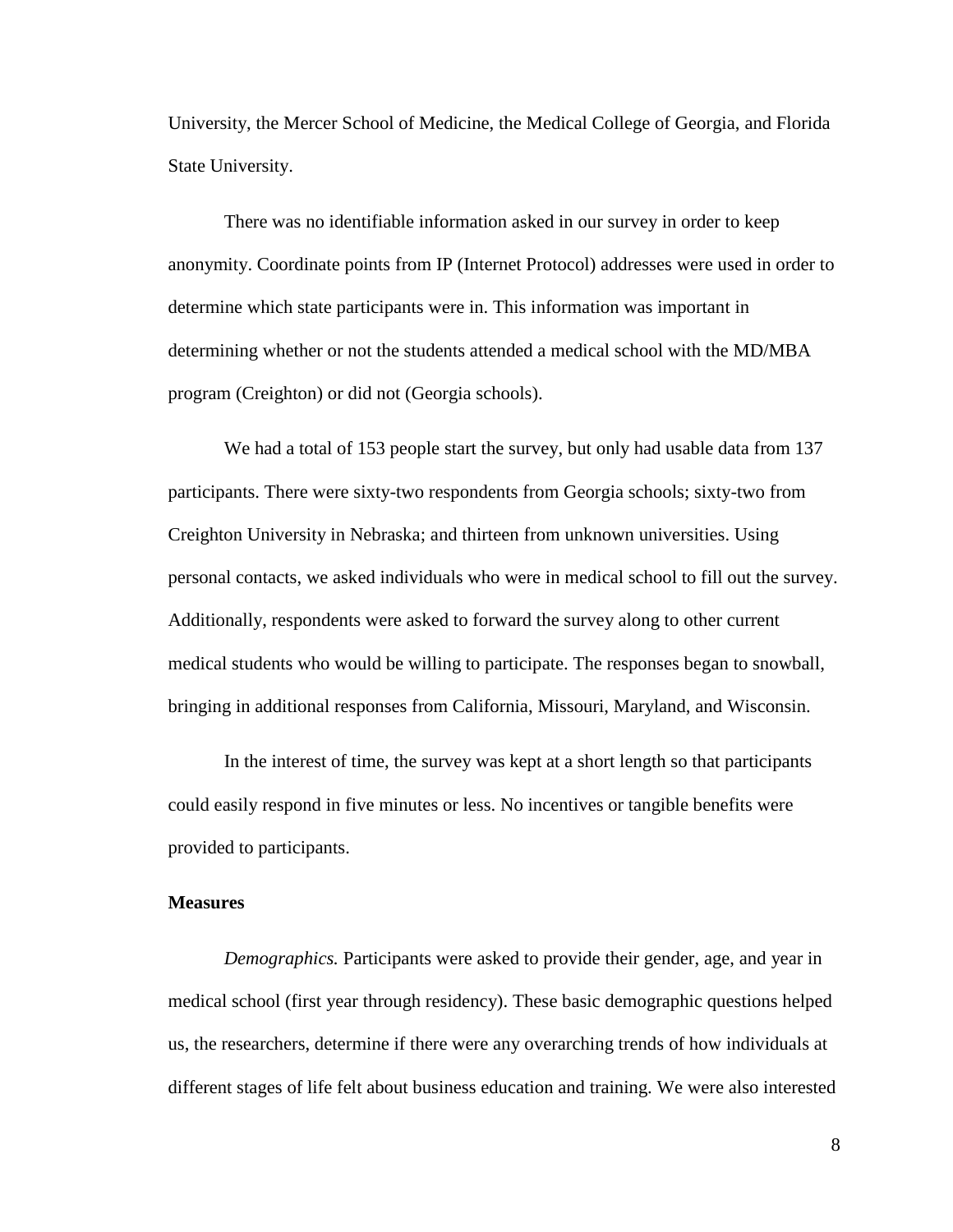in knowing which medical school participants attended and what year of medical school they were in.

*Prior business education.* Participants were asked if they had taken any business courses during their undergraduate studies. If so, participants were asked to indicate the number of courses taken in traditional business school functional areas (e.g., management, finance, marketing).

*Importance of business education.* Two questions were asked regarding participant opinions of the importance of business education. The first question asked "How important do you believe that business education and training is for today's physicians?" Participants responded on a 5-point Likert scale, ranging from 1 ("Not at all important") to 5 ("Extremely important"). The second question asked respondents to rate the importance of six areas of "business knowledge"; these areas included finance, purchasing goods and services for the organization, negotiating with leaders and investors, evaluating risks associated with acquisitions of new businesses, ethical decision making, and human resource management/organizational behavior (Sherrill, 2004). Participants rated each of these business areas on a 7-point Likert scale, ranging from 1 ("Not at all important") to 7 ("Extremely important").

# **Results**

We extracted the data from Qualtrics and conducted our analysis using SPSS and Excel. After reviewing all 157 responses, there were only 137 completed and valid survey responses. In our final sample, there were a relatively equal number of male and female respondents - 52% female and 48% male. The ages of the respondents ranged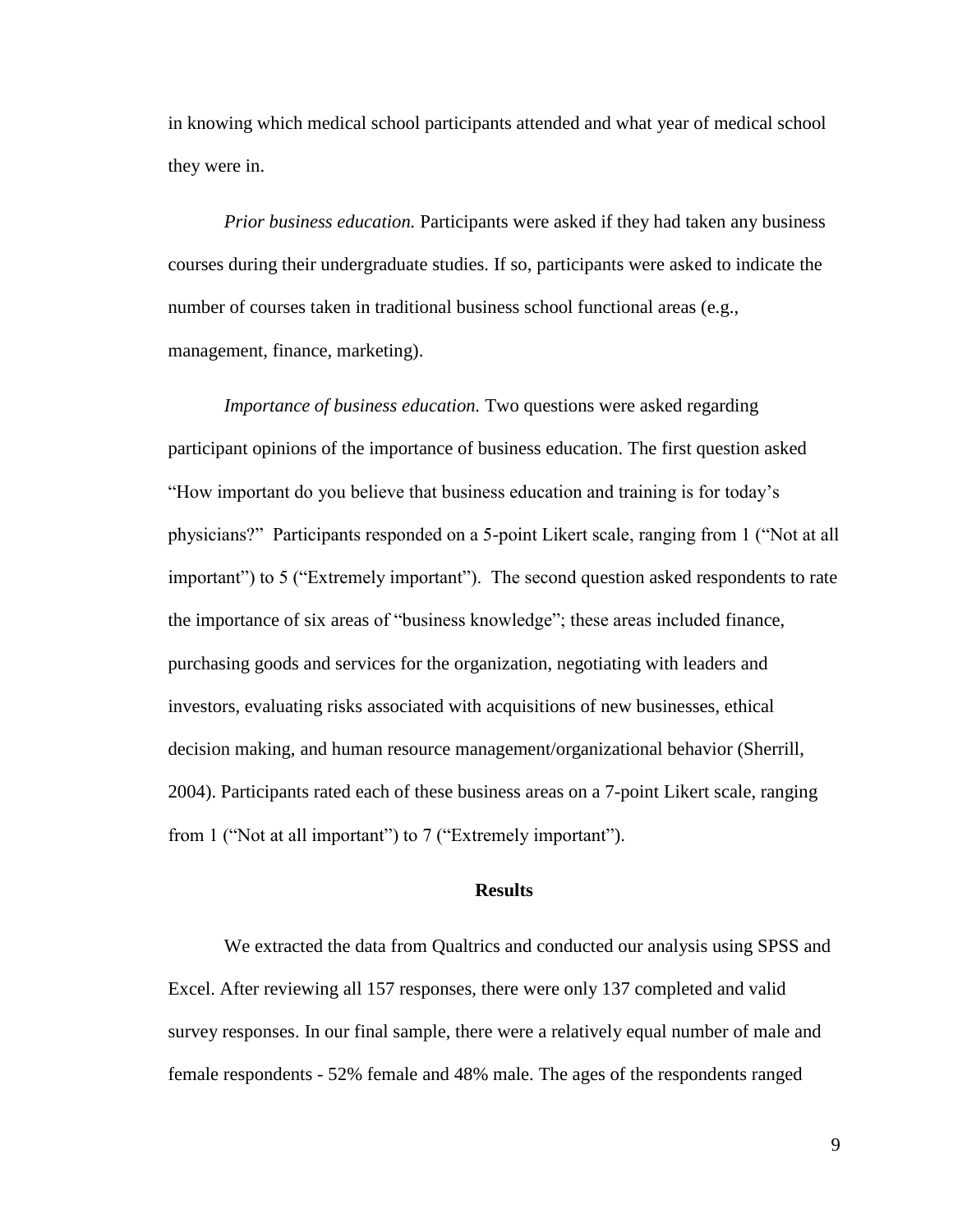from 22 to 40 years old with a mean of 25 and a standard deviation of 2.50. Fifty-two participants were in their first year of medical school, forty-nine were in their second year, seventeen in their third year, twenty-nine in their fourth year, and one in residency. This trend was expected as first and second year medical students are not quite as busy and involved with rotations as third and fourth year medical students.

# << Insert Figures 1 and 2 about here >>

Referencing our first research question (What are the attitudes and behaviors of medical students towards business education and training?), we asked students to rate the overall importance of business education on a scale ranging from "not at all important" (1) to "extremely important" (5). The mean score on this item in our sample was 3.8, which places it in between "moderately important" and "very important." Additionally, the most frequent response from our sample to this question was "very important" (39%), and there were no students who marked business education as "not at all important." In total, these results suggest that a strong majority of medical students in our sample value business education as important or valuable information.

# << Insert Figure 3 about here >>

Our second research question was "Are there different opinions between students whose school offers MD/MBA program versus just MD program?" For this question, we compared results from respondents in Nebraska (where a MD/MBA program is offered) to respondents in Georgia/Florida (where a MD/MBA program is not offered). We were interested to see if students in Nebraska found the value of an MD/MBA program higher or lower than those students who did not attend a school with an MD/MBA program.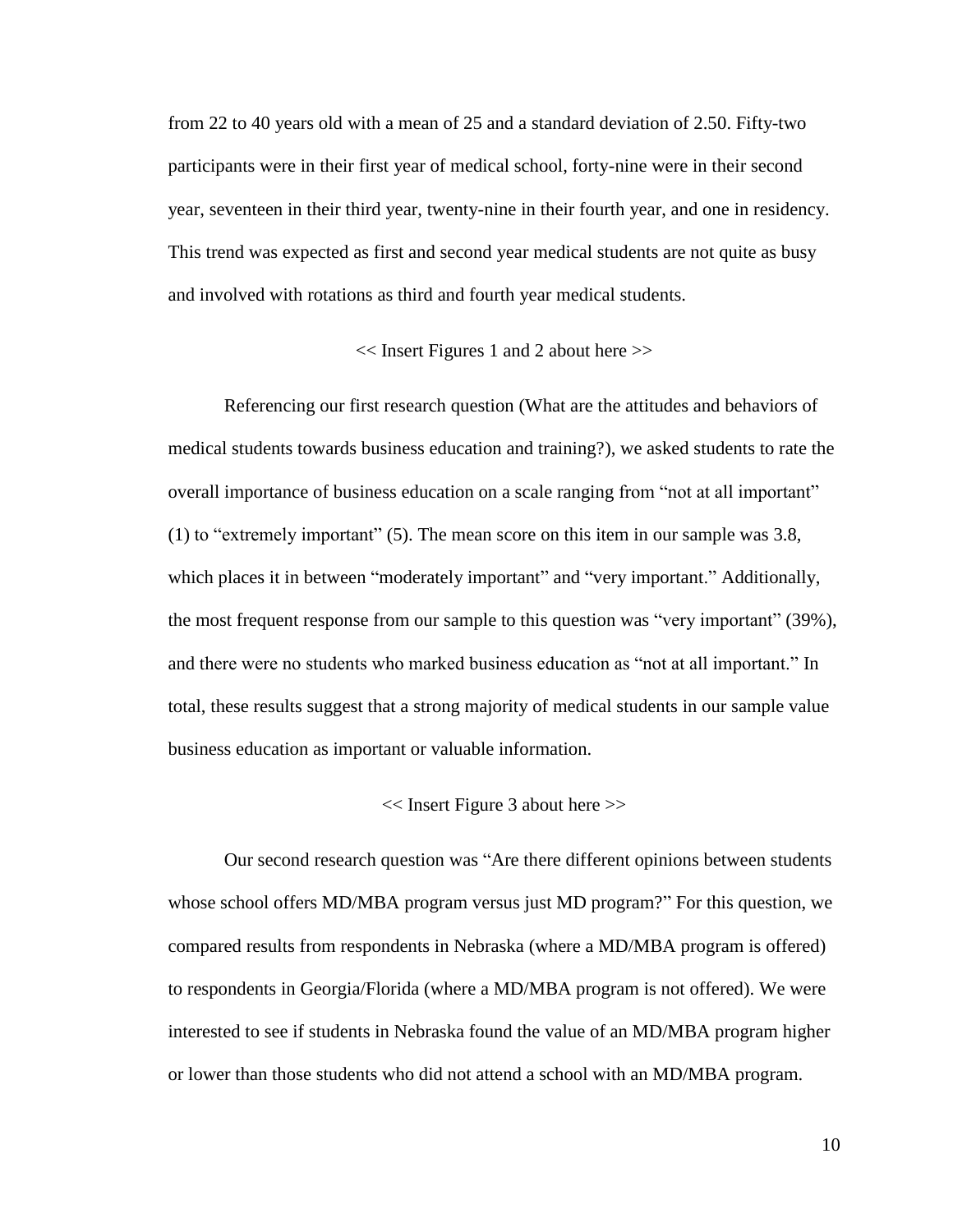There were sixty-two students who responded from Nebraska and rated the value of business education (per the question and results outlined for research question #1) at a mean of 3.68 ( $SD = .90$ ). The sixty-two students from Georgia/Florida who do not attend a medical school with an MD/MBA program had a mean rating of  $3.81$  (SD = .90) on the same question. Results from an independent samples t-test show that the difference in means on this question was not statistically significant  $[t(122) = .797, p > .10]$ .

Our third research question was "Do demographics and stage of medical schooling influence medical student attitudes towards business education?" For the analysis of this question, we used a correlation matrix. Within this matrix, the independent variables are gender, age, and year of medical school, and the dependent variable was importance of business education. As students progress through their medical training, there is a positive relationship ( $r = .16$ ,  $p < .05$ ) between how they rated business education and its importance, as shown in Figure 4. One explanation of this finding is that third year, fourth year, or even residency students are more future driven in comparison to first or second year medical students. This is because the third and fourth year students have passed their United States Medical Licensing Examination's (USMLE) and are thinking about whether or not they want to own their own practice or work for a hospital or Health Maintenance Organization (HMO). In other words, third and fourth year students are perhaps mentally preparing themselves for their futures more so than first or second year students, thus influencing their perceptions of the value of business education as it relates to their post-graduate professional lives.

<< Insert Figure 4 about here>>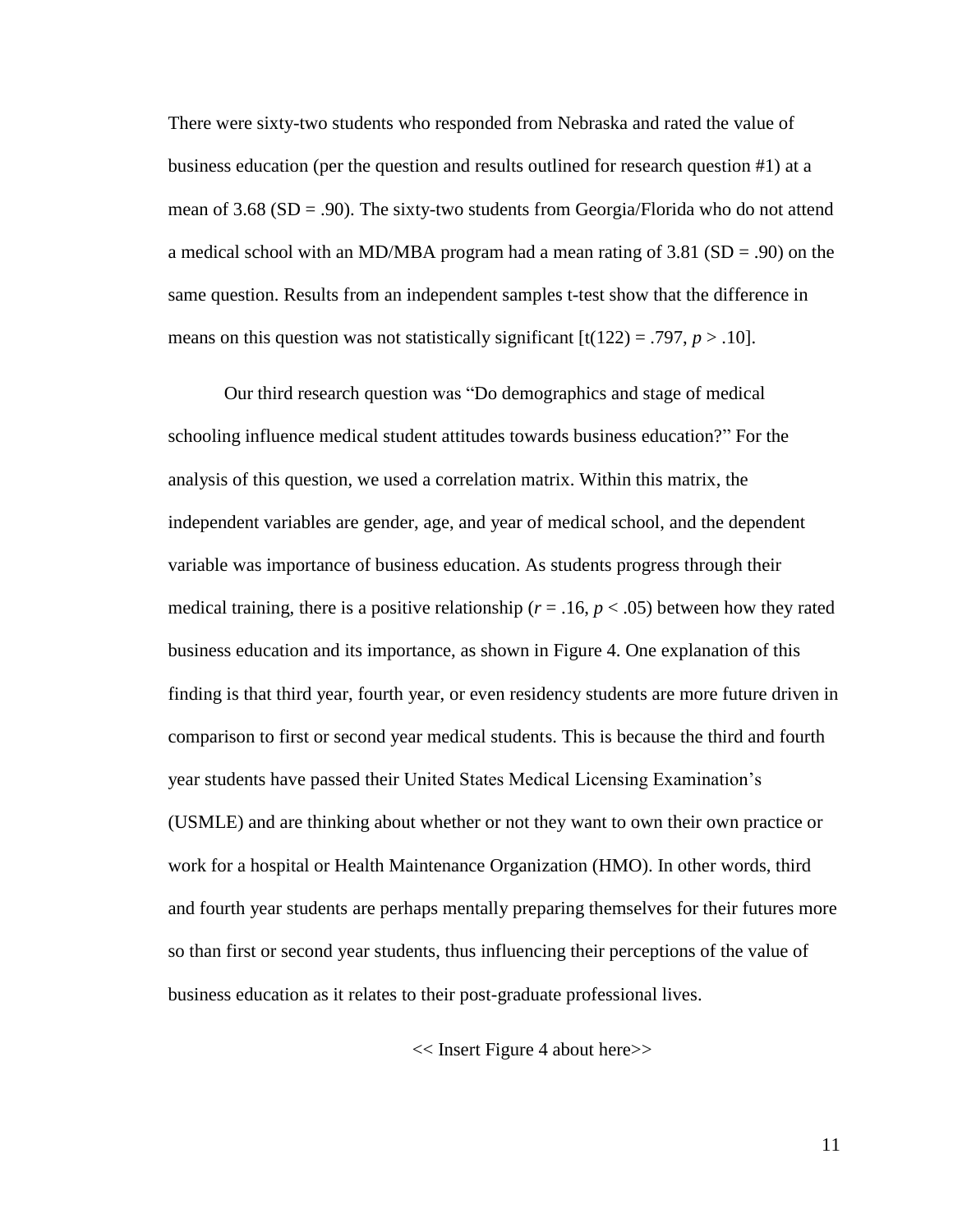Our fourth research question was "Does prior undergraduate experience in business education influence medical student attitudes towards business education?" For this question's results, we again used a correlation matrix which is shown Figure 5. In particular, individuals who took Finance had a marginal statistical significance. We found that students who took Finance in their undergraduate degree rated business education more important in comparison to students who did not take a Finance course during their undergraduate studies ( $r = .15$ ,  $p < .10$ ). When looking at the two groups of students (those who took undergrad business courses vs. those who did not), there really is not much of a difference in the medical students' attitudes towards business education and training.

# << Insert Figure 5 about here>>

Our fifth and final research question was "Are there facets of business education that are deemed more important than others to current medical students?" For this question, we identified six areas of business education: purchasing, risk, negotiations, finance, human resource management/organizational behavior (HRM/OB), and ethics. Respondents ranked these six areas on a scale of one to seven, with one being not at all important and seven being extremely important. We found that ethics (mean = 5.80) was significantly higher  $(p < .05)$  than purchasing (4.92), risk (5.04), and negotiations (5.33); additionally, HRM/OB (5.46) and Finance (5.42) were also ranked significantly higher than purchasing. Results can be found in Figure 6.

<< Insert Figure 6 about here>>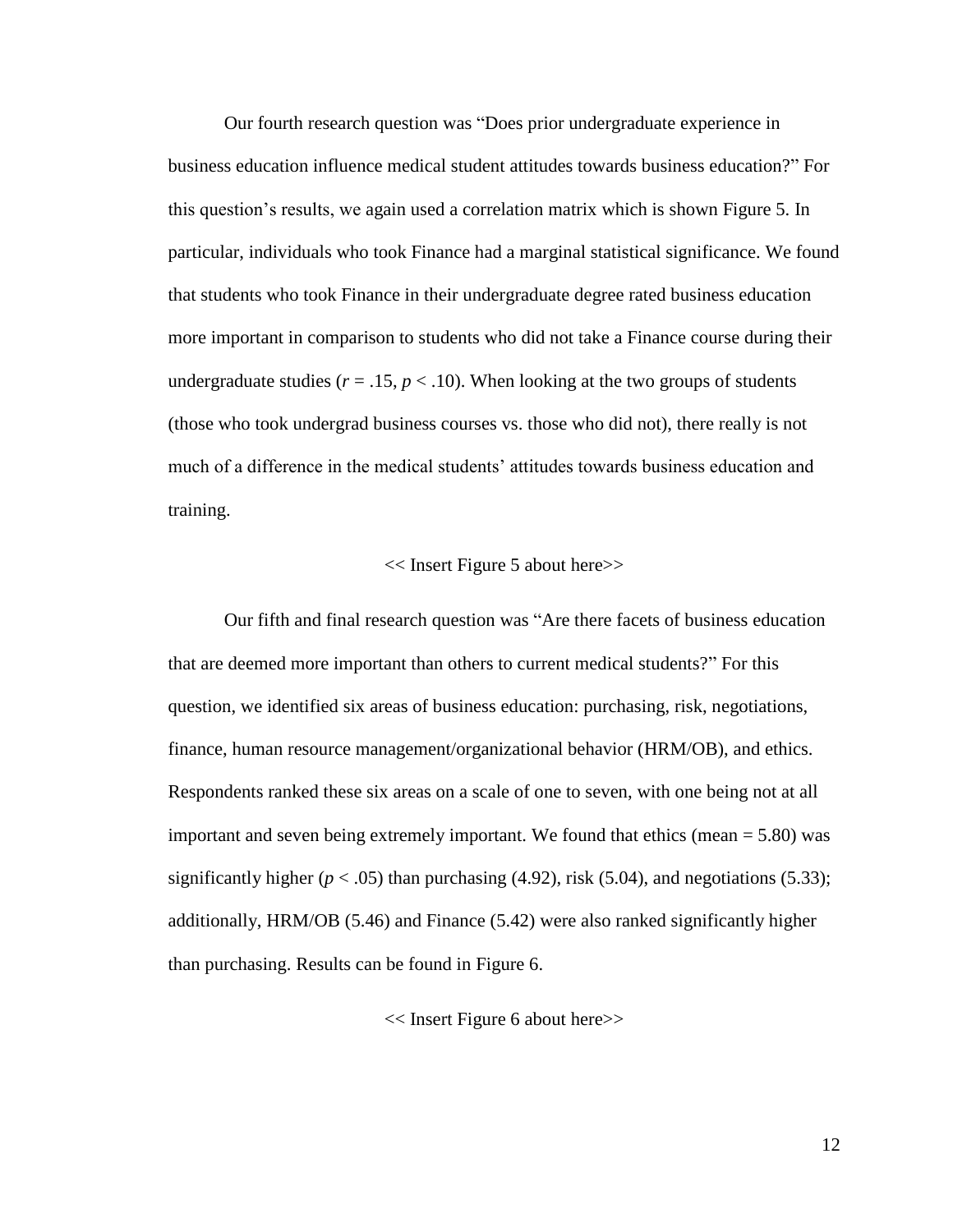# **Discussion and Conclusion**

#### **Major Findings**

More than ninety percent of our sample rated business education as "moderately important" or higher. This means over ninety percent of our participants think business education and training is somewhat important to medical students. There are not really any statistically significant differences between medical students at schools that offer an MD/MBA program versus schools that do not offer an MD/MBA program. Because our data shows no statistical difference in the two groups, we can conclude that a majority of medical students believe business education and training is important for medical students, regardless of whether their university offers a joint MD/MBA program or not.

Additionally, the importance of business education increases as students move further into their medical school training. Furthermore, there was minimal impact of undergraduate business education on medical student's attitudes towards business education in general with the exception being finance  $(p < .10)$ . The marginal finding for prior coursework in finance does makes sense, as students who have taken finance as an elective are likely to be more interested in business in general.

Lastly, ethics was ranked very highly along with HRM/OB. This result makes sense as physicians are understood to be ethical and should have some sense of how to manage those around them. "Hard skills" such as purchasing and negotiations- which were ranked among the lowest on our business education scale- are not deemed as important by future medical practitioners because they are more concerned with caring for their patients, not the pricing of the materials they use to treat their patients. Yet,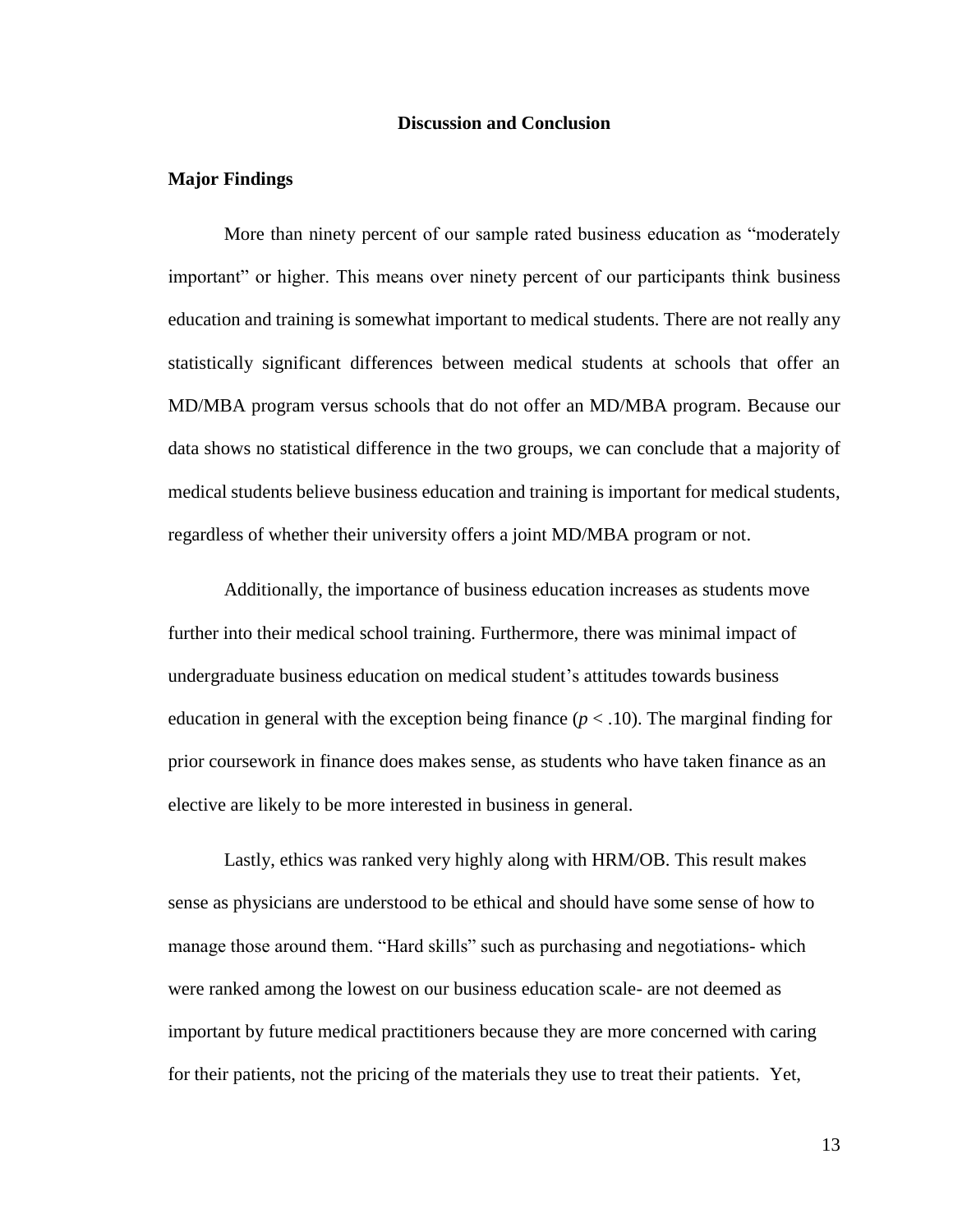today's MBA programs tend to focus primarily on "hard skill" development, like accounting and corporate finance.

# **Implications**

There is a clear need for business education of medical students. However, MD/MBA programs may not be the best option for medical students because they do not best fit the needs of the students. MD/MBA programs offer a wide variety of business education, as they should, but the education a medical student wants or needs is not the same business training a typical MBA student wants or needs. In other words, MD/MBA programs are taking umbrella programs and offering them to medical students who may not need to learn every aspect of business administration. These programs are forcing students to learn information that will not be pertinent to them in their future careers, and they are making the programs nearly impossible for medical students to complete. For example, Michigan State University offers a MD/MBA program which has students on a five-year track. In the first year, students enrolled in this program will take solely MBA classes such as Accounting, Finance, etc. Again, these are all "hard skills" which were ranked lowest on our scale. In the second and third years, students will spend their time focusing on their MD degree. In years four and five, students will not only be doing MD coursework, but they will also be doing MBA online concentration coursework.

A typical dual degree program will have the medical students take off one year from medical school- typically third year, but programs vary- and have them pursue their second degree in order to complete both degrees in five years. Penn State College of Medicine and Boston University School of Medicine have students take off year four of medical school to complete their MBA and come back in year five to complete their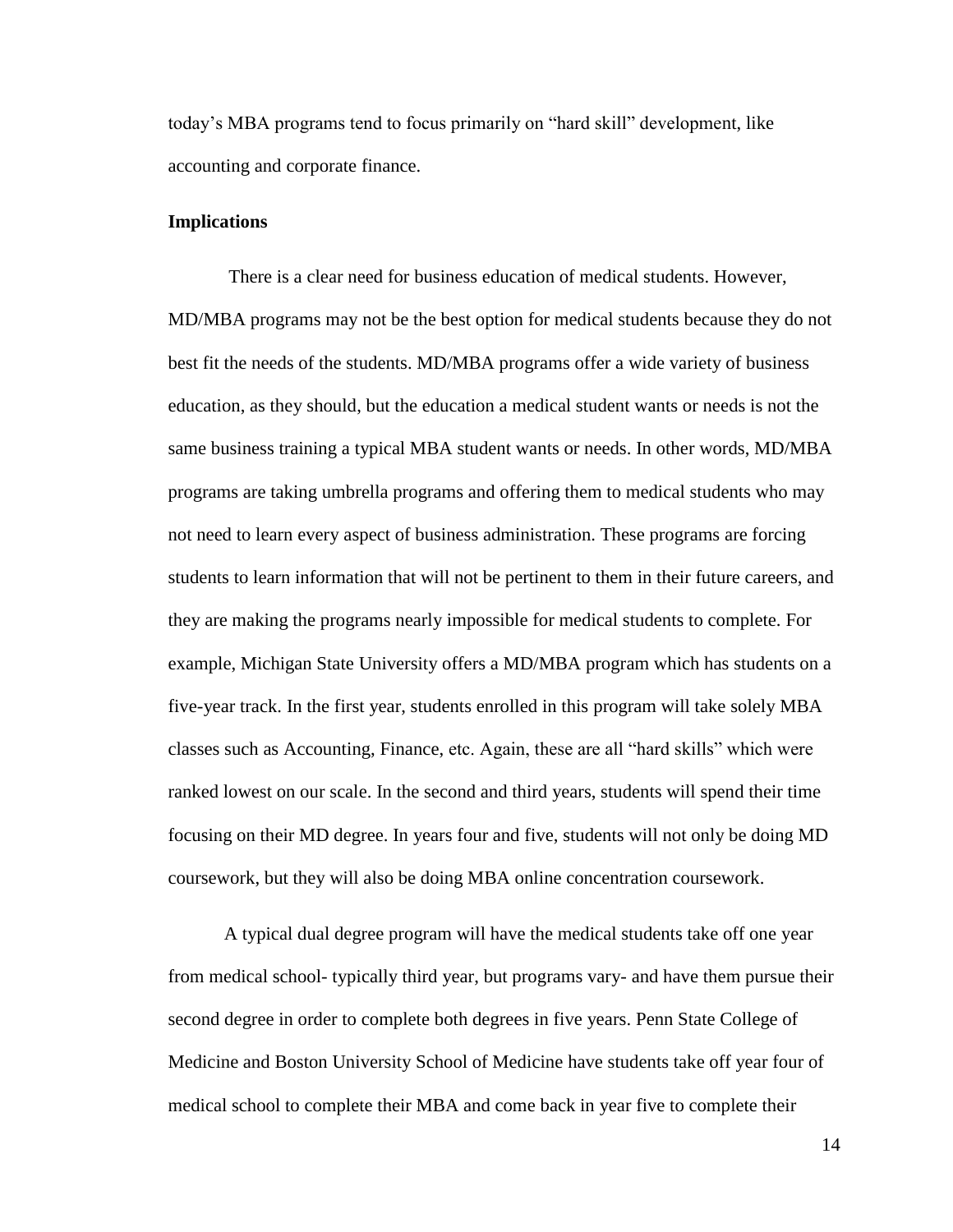medical school training. This set-up is logical because it removes a bit of pressure from medical students so they can solely focus on their second degree. Michigan State University has a different philosophy. They expect MD/MBA students to not only focus on passing their boards, but also completing MD coursework, MBA concentration coursework, do clinical rotations, and apply to residencies.

A medical student's busiest years are their last two and to add additional work on top of their busy schedules would not have much appeal to many students, if any at all. Needless to say there is a disconnect between the student's wants and needs versus the academic offerings.

The time of training influences how high business education is ranked. Specifically, students have a higher perceived need for business education as they progress through their medical school program. There is a preferred emphasis on soft skills, such as ethics and HRM/OB, as well.

Ethics is hugely important to doctors, but there are different types of ethics taught by a business school in comparison to a medical school. For example, business ethics and training involves being truthful with book keeping, inventory, sales, etc. Medical ethics involves being truthful to patients, keeping doctor-patient confidentiality, etc. Both forms of ethics are very important, but very different in their respective fields.

MD/MBA programs may not be meeting the need of students wanting to develop soft business skills. As the demand for MD/MBA programs has increased nationwide, estimates show that between six and fifteen students per program enroll in most MD/MBA programs per year (Butcher, 2011). For the 2016-2017 academic year, the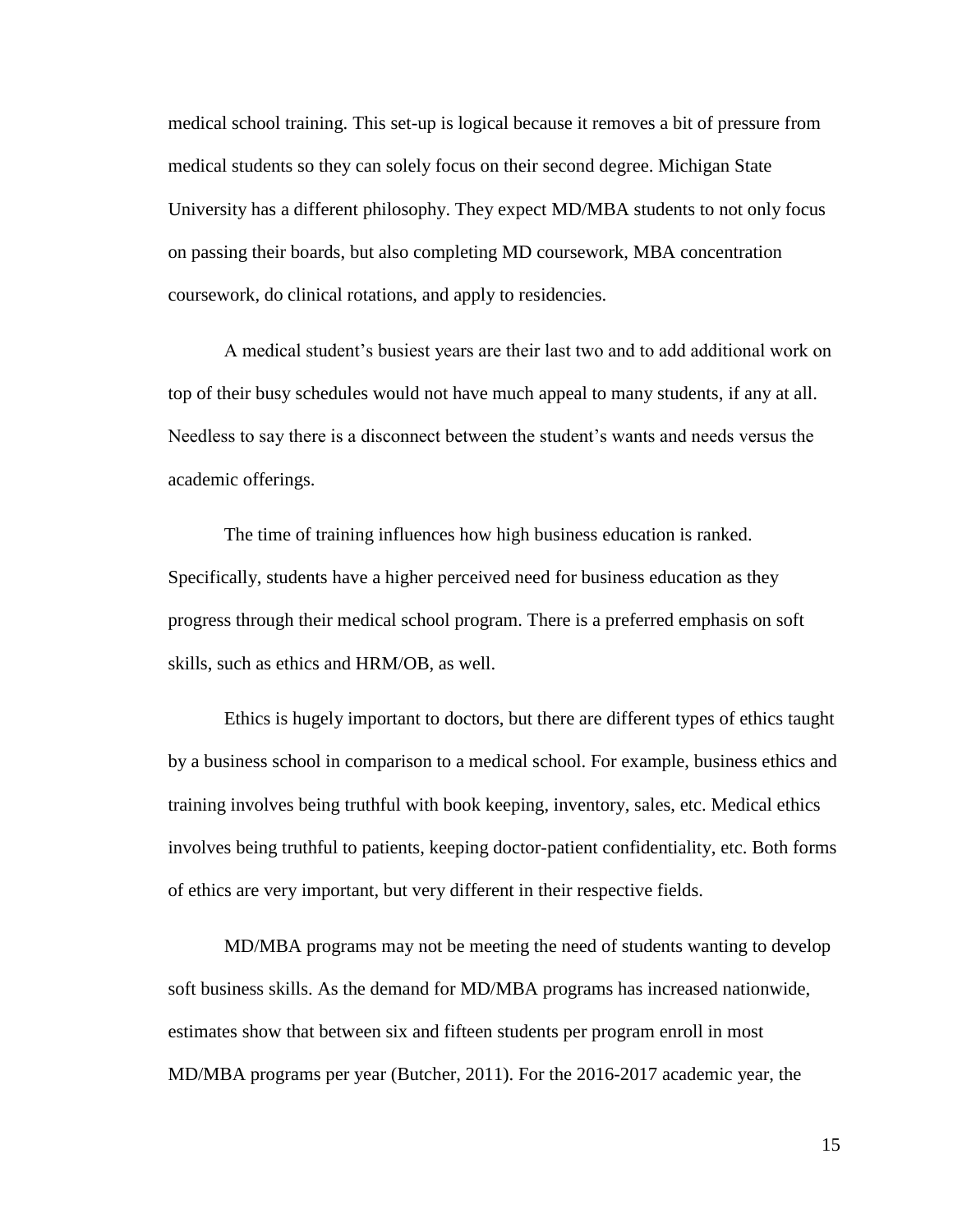AAMC (Association of American Medical Colleges, 2016) reported 88,304 students enrolled in medical schools across the United States. In turn, the number of students enrolling in MD/MBA programs is minuscule in comparison to the total number of medical students.

# **Limitations**

We had a relatively small sample size across our various locations. Additionally, our geocoding may be invalid as IP addresses are not one hundred percent accurate. There is a low base rate for undergraduate business education experience in the sample (less than fifteen percent of participants), which means we may not be able to detect true effects via significance testing.

Despite these limitations, our data suggests that there is a need for change in the MD/MBA programs being offered by medical schools. Over ninety percent of our responders thought business education and training was somewhat important. However, only about half of the medical schools in the United States offer MD/MBA dual degree programs and these programs have extremely low enrollment rates.

There is disconnect between what MD/MBA programs are offering students and what medical students want/need to learn in order to meet their definition of success in their respective field. In other words, it may not be in the student's best interest to enroll in a program that will teach them skills they will not use. As a doctor, time is precious, as a moment can mean the difference between a patient living or dying. It is in the patient's best interest that their physician is knowledgeable, ethical, and can manage his or her team efficiently and effectively. We believe that such skills should be the focus of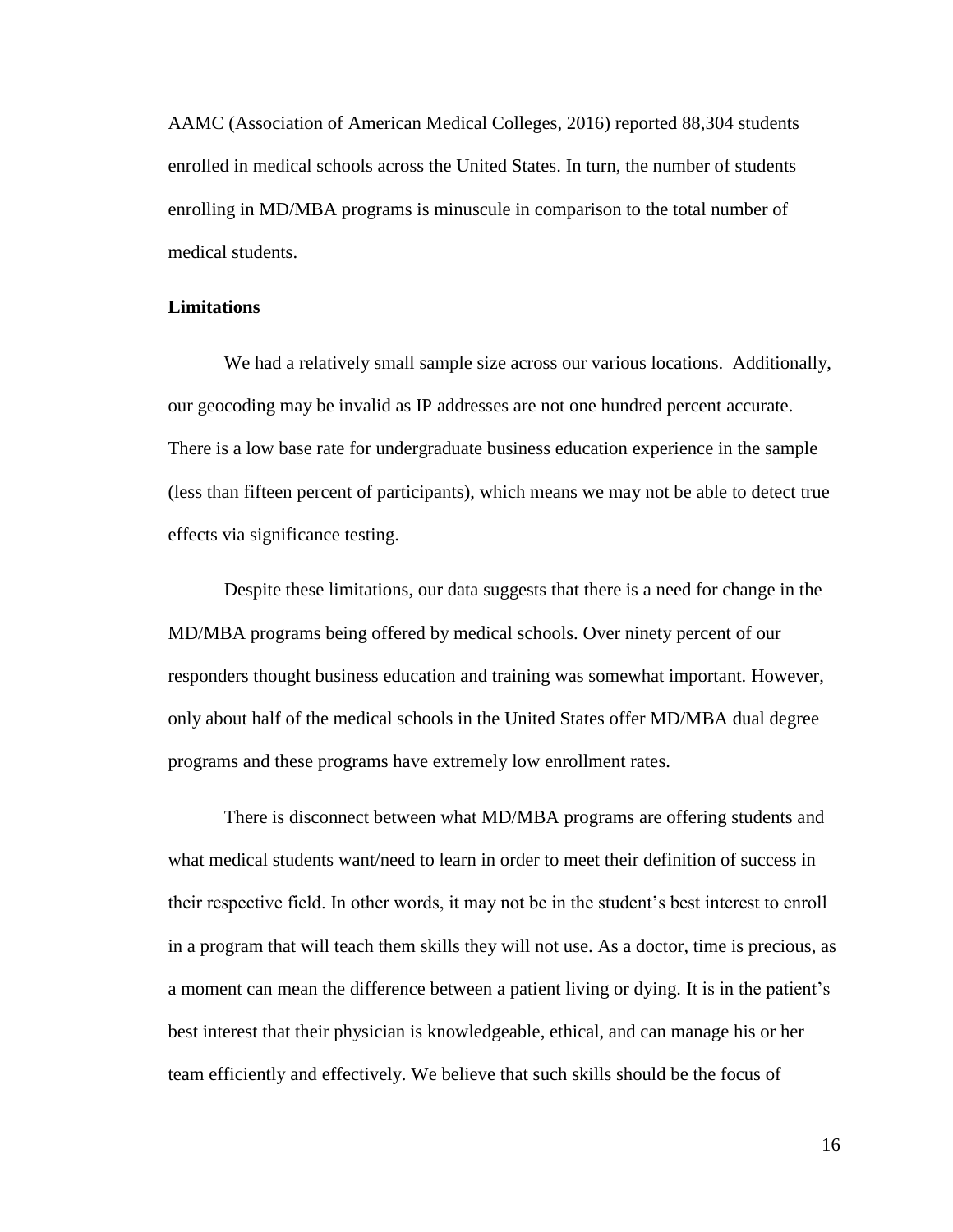business education offerings to medical students, in order to help doctors be successful at helping their patients.

All in all, students who want to further their education by obtaining a dual degree should be getting the necessary skills. Maybe a dual degree is not the right answer for every student, but different programs which focus and build student's skills could be a possible solution.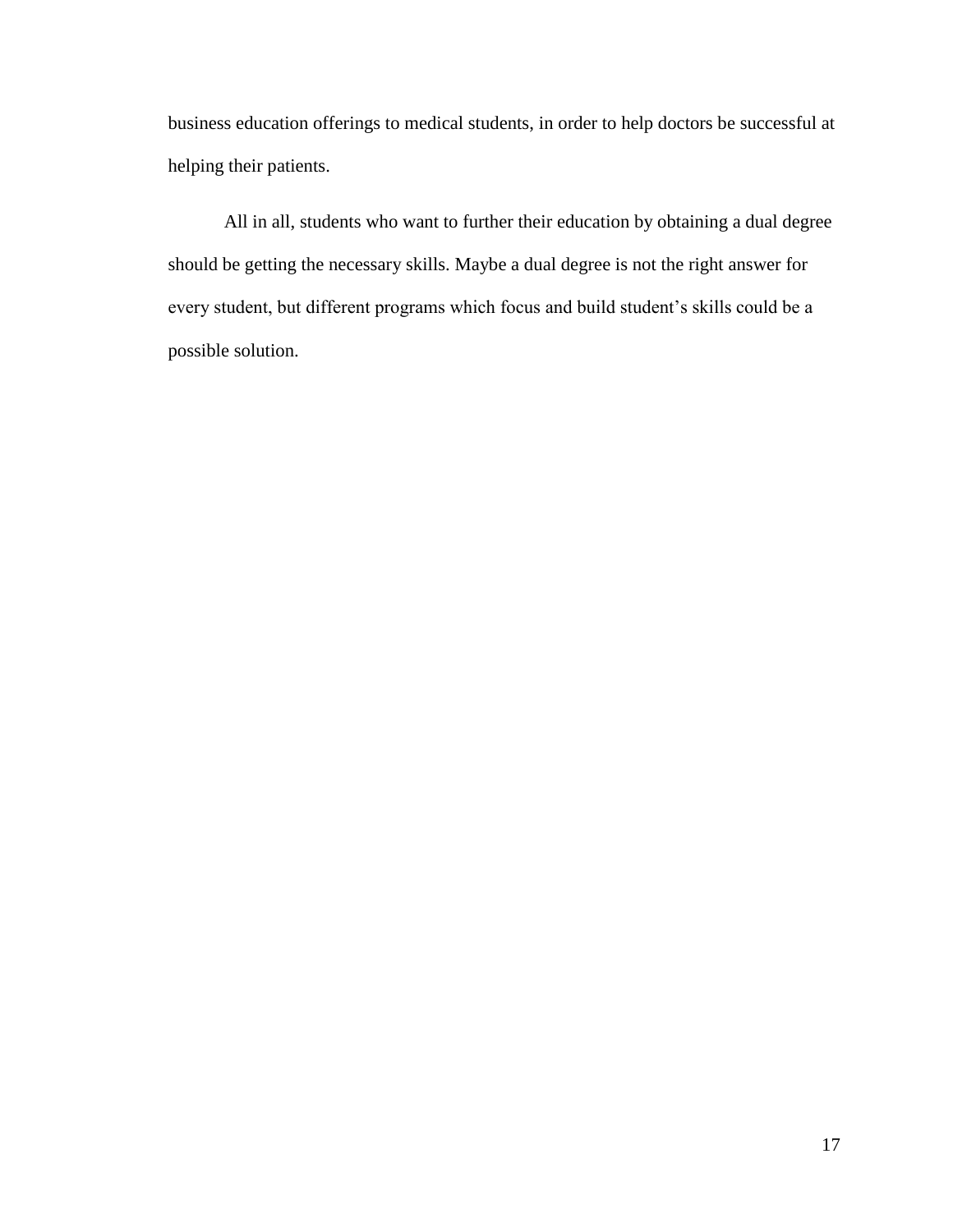#### **REFERENCES**

- Association of American Medical Colleges. (2016). *U.S. medical school applications and matriculants by school, state of legal residence, and sex, 2016-17*. Retrieved from [https://www.aamc.org/download/321442/data/factstablea1.pdf.](https://www.aamc.org/download/321442/data/factstablea1.pdf)
- Butcher, L. (2011). The rapid growth of MD/MBA programs: are they worth it?. *Physician Executive, 37(1)*, 22-26.
- Sherrill, W. W. (2004). MD/MBA students: an analysis of medical student career choice. *Medical Education Online*, *9(1)*, 4353.
- Swick, H. M. (1998). Academic medicine must deal with the clash of business and professional values. *Academic Medicine, 73(7)*, 751-755.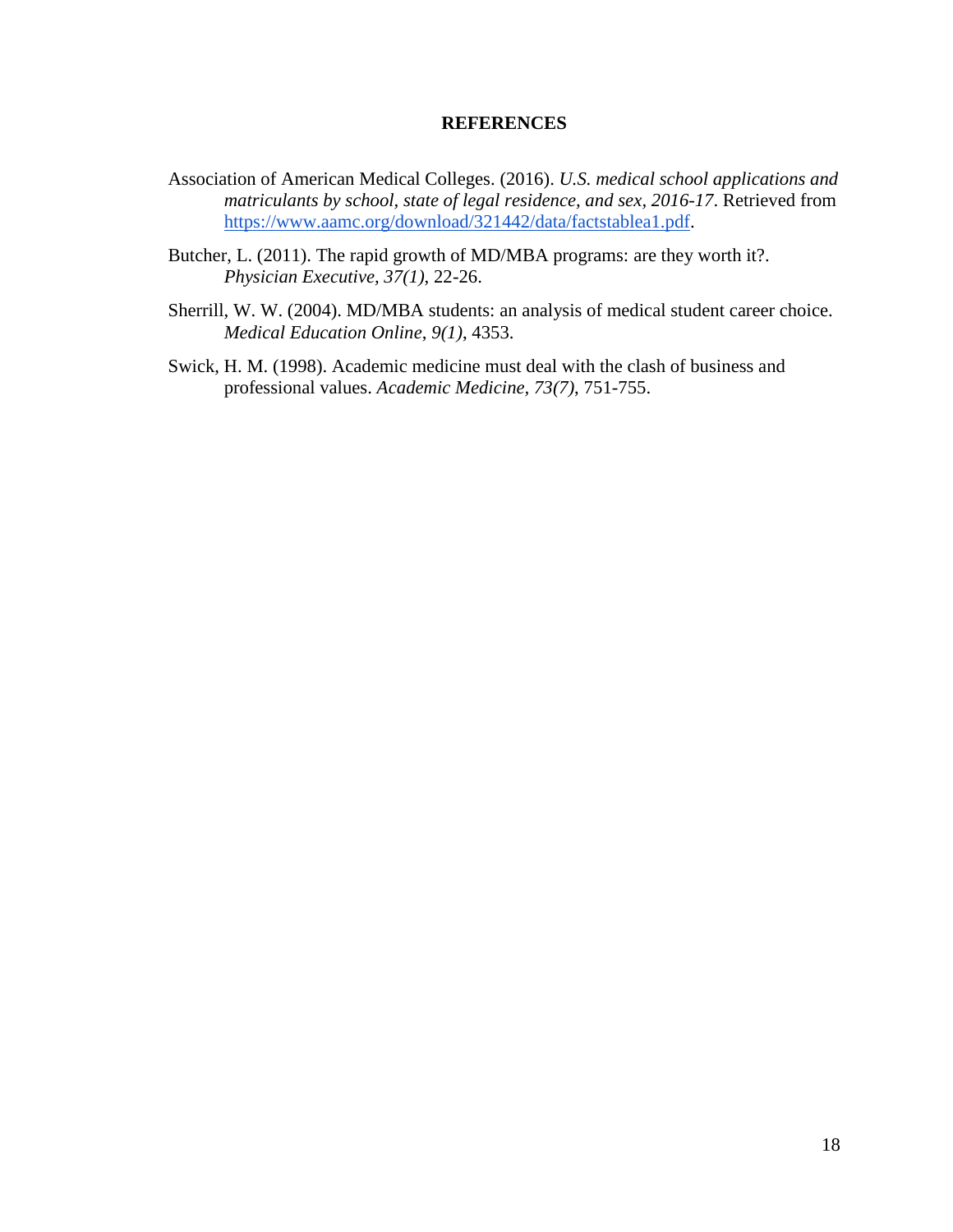**FIGURE 1. Age of Participants**

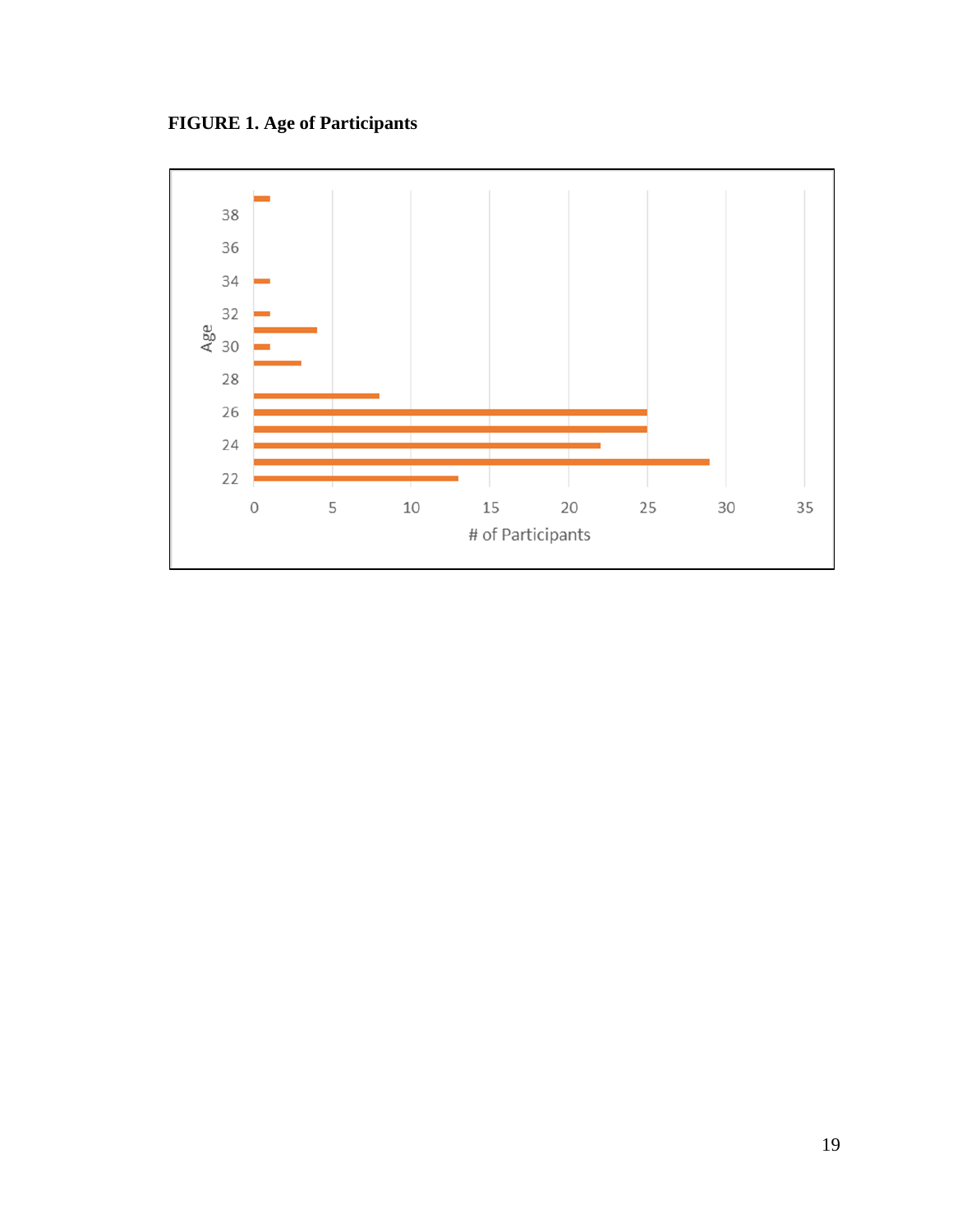

 $\frac{1}{15}$ 

 $\frac{1}{20}$ 

 $\frac{1}{25}$ 

 $\frac{1}{30}$ 

 $\frac{1}{35}$ 

 $\frac{1}{40}$ 

 $\frac{1}{45}$ 

 $\frac{1}{50}$ 

 $\frac{1}{55}$ 

**FIGURE 2. Participants' Year of Study**

 $\frac{1}{5}$ 

 $10^{-1}$ 

Fourth Year

Residency

 $\mathbf 0$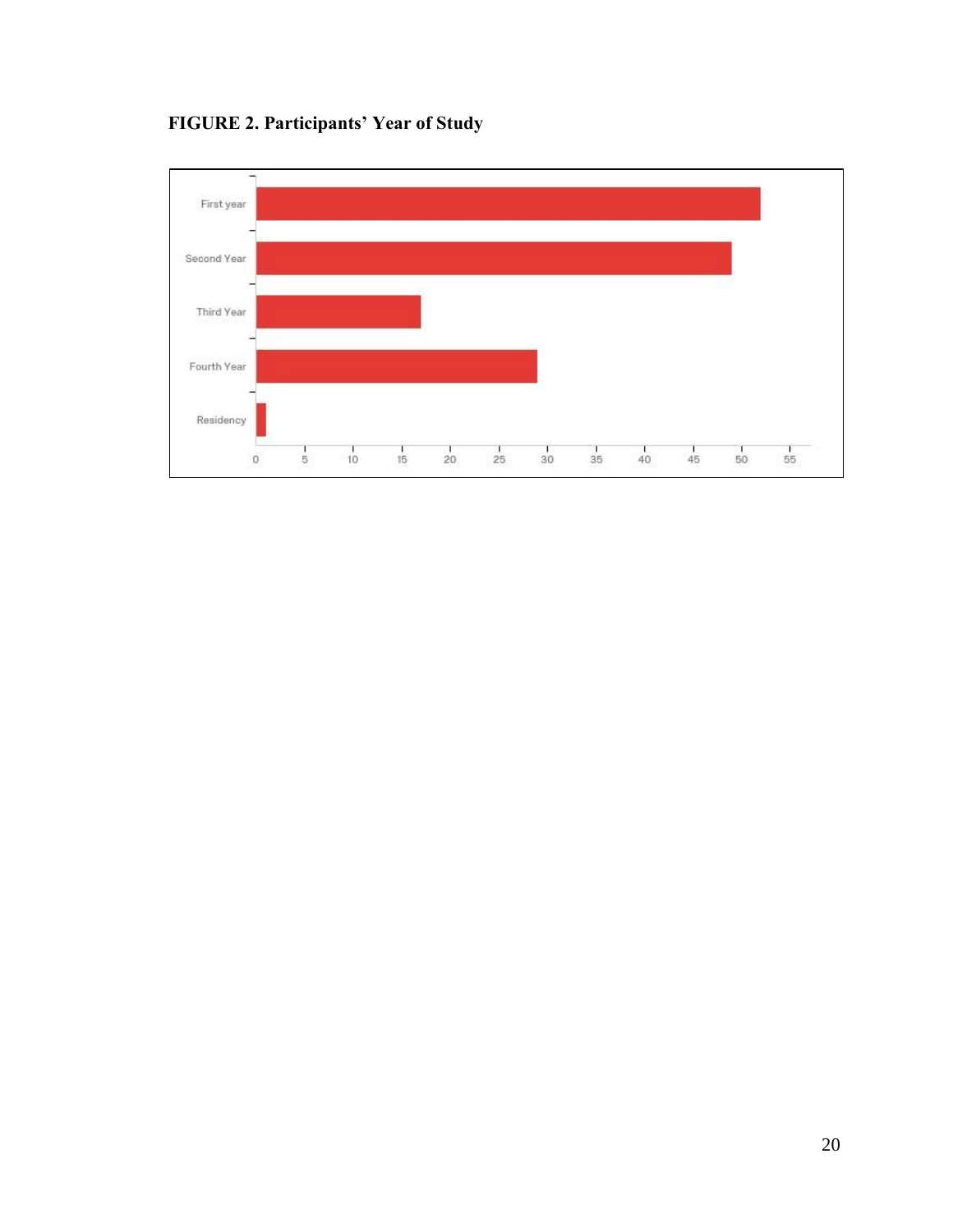

**FIGURE 3. Attitudes and Behaviors of Medical Students**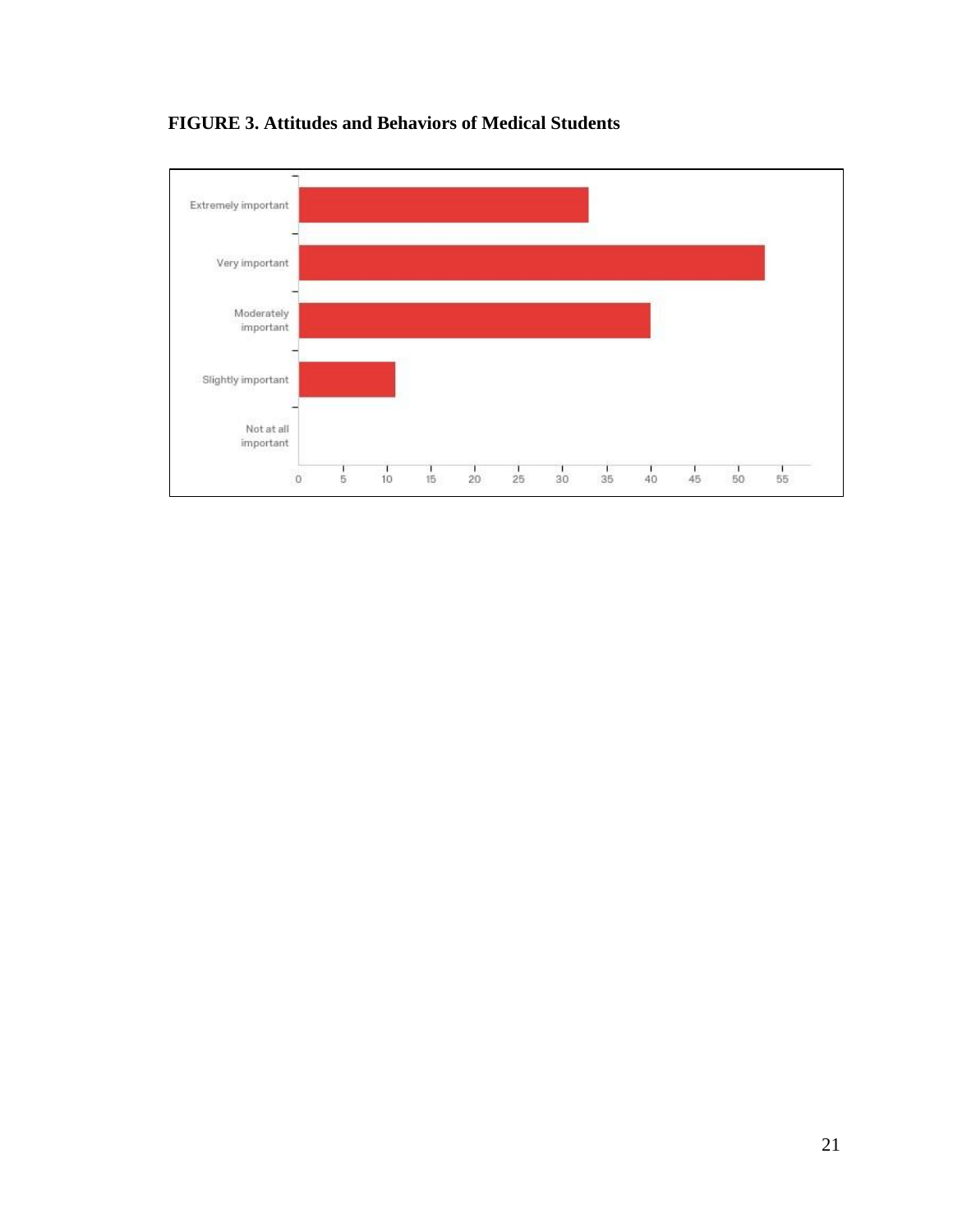# **FIGURE 4. Business Education Importance**

| <b>VARIABLE</b>   | <b>GENDER</b> | <b>AGE</b> | YR OF SCHOOL |  |
|-------------------|---------------|------------|--------------|--|
|                   |               |            |              |  |
| <b>GENDER</b>     |               |            |              |  |
|                   |               |            |              |  |
| <b>AGE</b>        | $-.14$        |            |              |  |
|                   |               |            |              |  |
| YEAR OF SCHOOL    | $-.07$        | $.35**$    |              |  |
|                   |               |            |              |  |
| <b>BUS ED</b>     | $-.06$        | .12        | $.16*$       |  |
| <b>IMPORTANCE</b> |               |            |              |  |
|                   |               |            |              |  |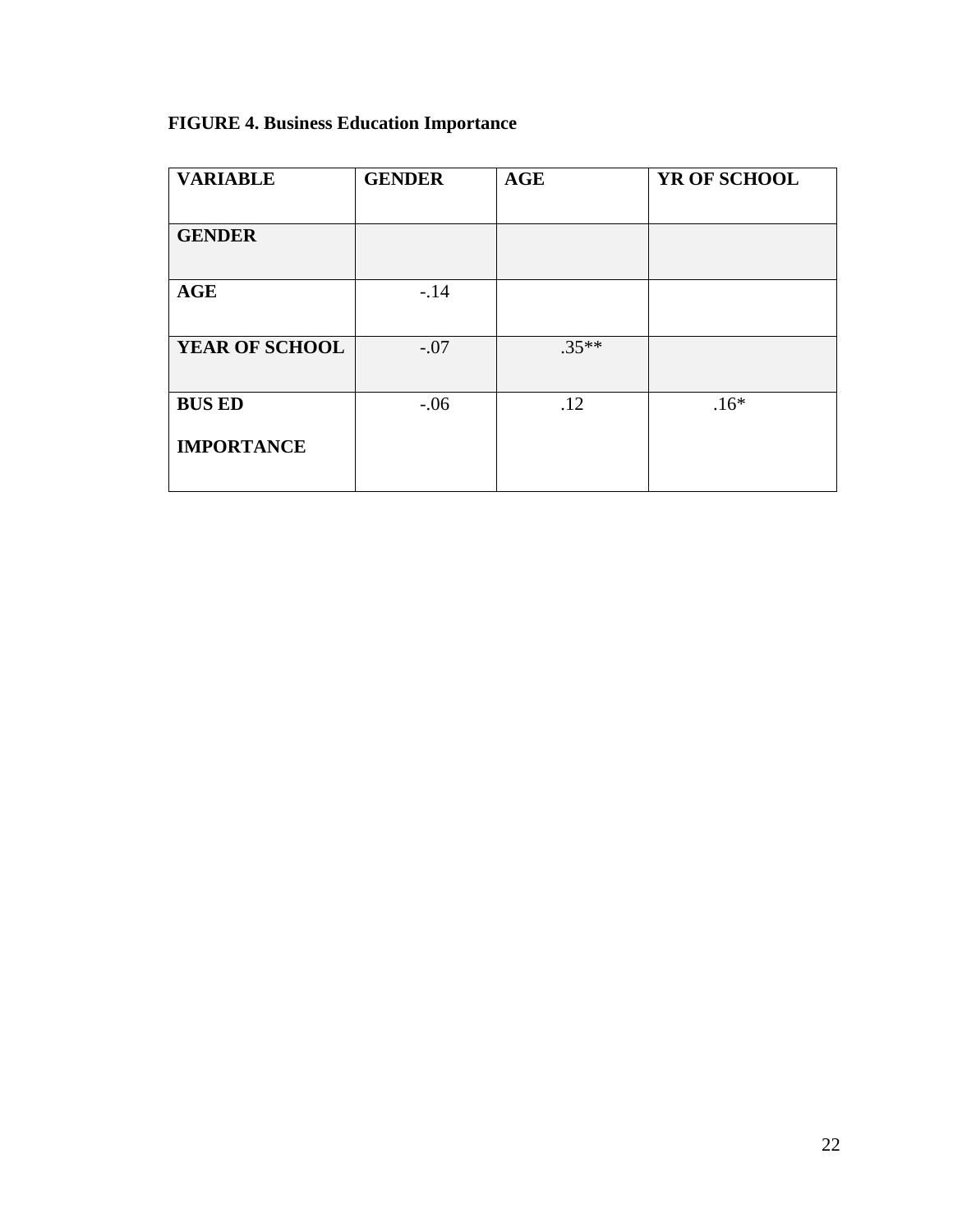**FIGURE 5. Prior Undergraduate Experience in Business Education**

|              |                  |                  |             |             | $\mathbf{U}\mathbf{G}$ – |
|--------------|------------------|------------------|-------------|-------------|--------------------------|
| <b>ACCTG</b> | <b>FIN</b>       | <b>MKTG</b>      | <b>MGNT</b> | <b>ECON</b> | <b>MIS</b>               |
|              |                  |                  |             |             |                          |
|              |                  |                  |             |             |                          |
|              |                  |                  |             |             |                          |
| $.31**$      |                  |                  |             |             |                          |
| $.90**$      | $.54**$          |                  |             |             |                          |
| .14          | $.23**$          | .16 <sub>T</sub> |             |             |                          |
| $.57**$      | $.46**$          | $.51**$          | $.35**$     |             |                          |
| $.51**$      | $.30**$          | $.37**$          | $.19*$      | $.38**$     |                          |
| .07          | .15 <sup>†</sup> | .08              | .07         | .11         | .09                      |
|              |                  |                  |             |             |                          |